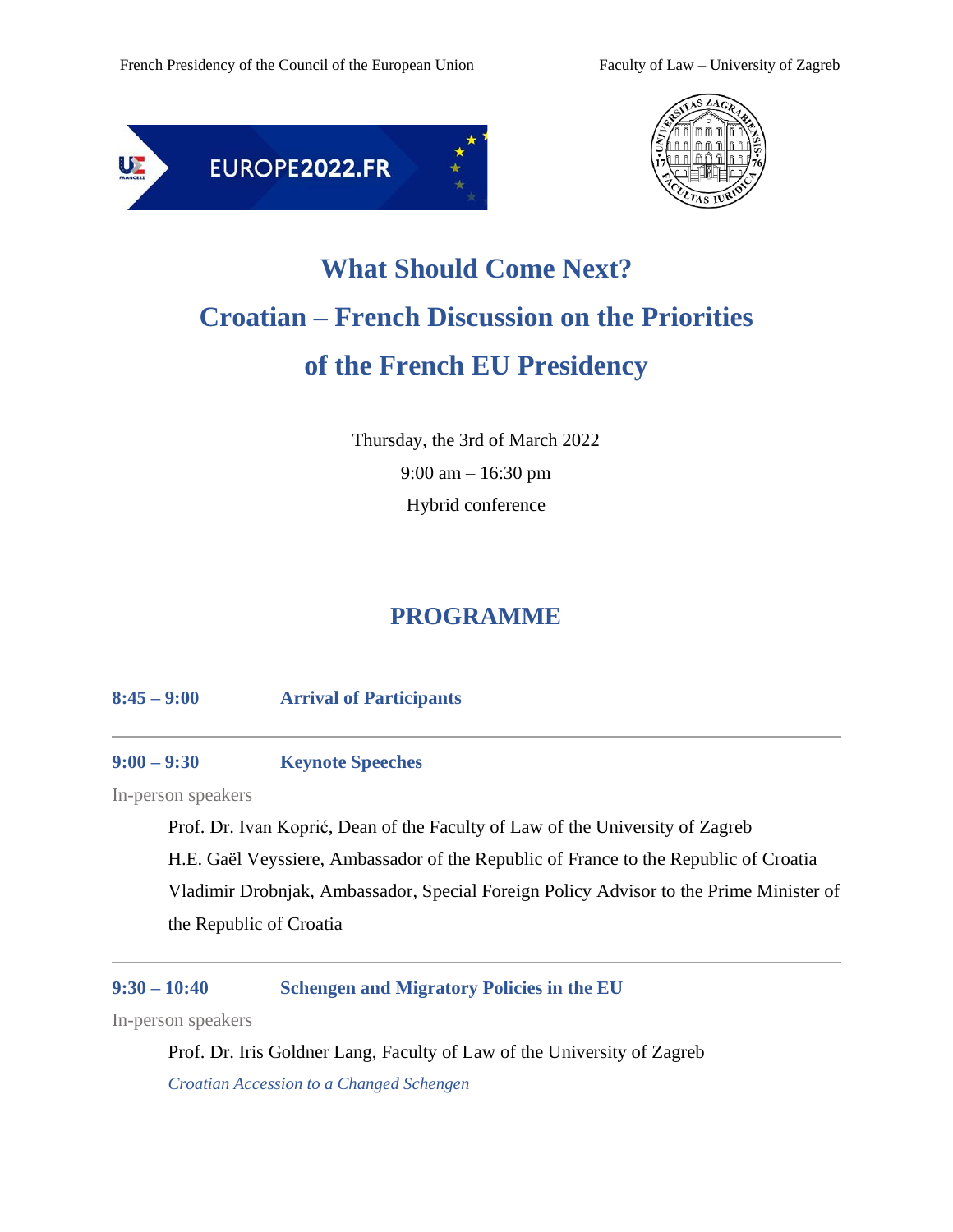



Céline Grassegger, International Security Cooperation Directorate - French Ministry of

Interior

*The Schengen Acquis, Lab for Free Movement?*

Online speaker

Assoc. Prof. Dr. Araceli Turmo, University of Nantes

*The French Presidency's Proposal for the Future of Schengen: Reform or More of the Same?*

Moderator

Prof. Dr. Mihovil Škarica, Faculty of Law of the University of Zagreb

| $10:40 - 10:55$    | <b>Coffee Break</b>                                                                 |
|--------------------|-------------------------------------------------------------------------------------|
| $10:55 - 12:05$    | <b>Strategic Autonomy and European Defense</b>                                      |
| In-person speakers |                                                                                     |
|                    | Olivier-Remy Bel, Special Advisor for the French Presidency of the EU at the French |
|                    | Ministry for the Armed Forces                                                       |
|                    | The Strategic Compass: One More Step Toward the European Strategic Autonomy?        |
|                    | Assoc. Prof. Dr. Sunčana Roksandić, Faculty of Law of the University of Zagreb      |
|                    | <b>Strategic Autonomy, Security Priorities and Criminal Law</b>                     |
|                    | Assoc. Prof. Dunja Duić, Faculty of Law of the University of Osijek                 |
|                    | Common European Defence: Myth or Reality?                                           |
| Moderator          |                                                                                     |
|                    |                                                                                     |

Asst. Prof. Ivan Obadić, Faculty of Law of the University of Zagreb

**12:05 – 13:35 Break**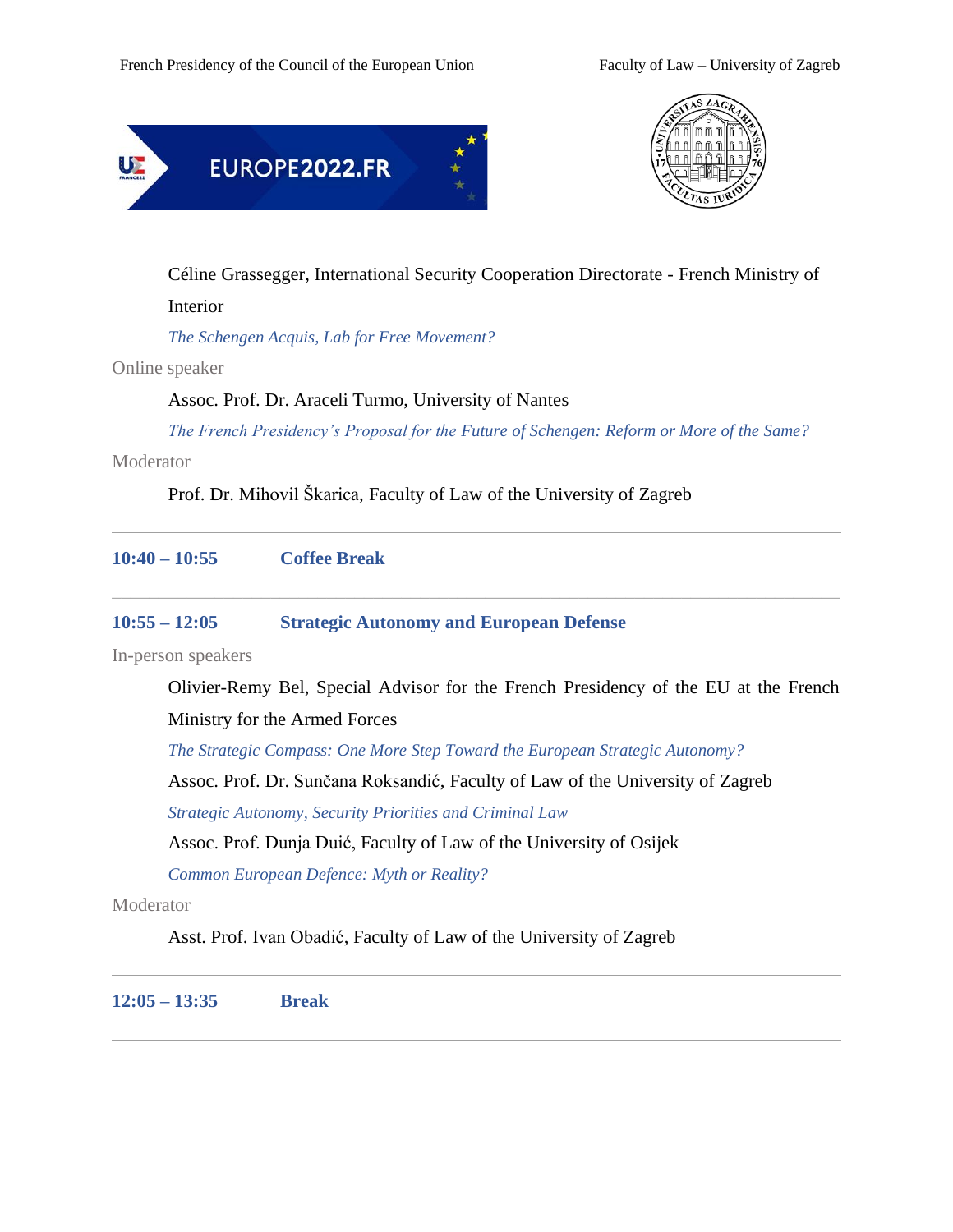



# **13:35 – 14:45 Social Ambitions of the French EU Presidency**

In-person speakers

Prof. Dr. Ivana Grgurev, Faculty of Law of the University of Zagreb

*Directive on Adequate Minimum Wages in the EU as a Tool for Reducing the Gender Pay Gap*

#### R.A. Klervi Kerneïs, Jacques Delors Institute

 *What to Expect from the Social Ambitions of the French Presidency of the European Union*

Online speaker

Prof. Dr. Bruno Palier, CNRS Research Director at Sciences Po, Centre for European Studies and Comparative Politics (tbc)

**Moderator** 

Prof. Dr. Jelena Matančević, Faculty of Law of the University of Zagreb

# **14:45 – 15:00 Coffee Break**

#### **15:00 – 16:10 Orientations and Implementation of the European Green Deal**

In-person speakers

Asst. Prof. Melita Carević, Faculty of Law of the University of Zagreb

*The European Green Deal - Current Perspectives and Challenges for Climate Change Mitigation* Mathilde Dupré, Co-Director of the Veblen Institute

*Fostering Reciprocity in Trade to Achieve the Green Deal Objectives*

SRA Dr. Mladen Domazet, Research Director of the Institute for Political Ecology

*Can European Green Deal Survive the False Promise of Green Growth?*

**Moderator** 

Asst. Prof. Mišo Mudrić, Faculty of Law of the University of Zagreb